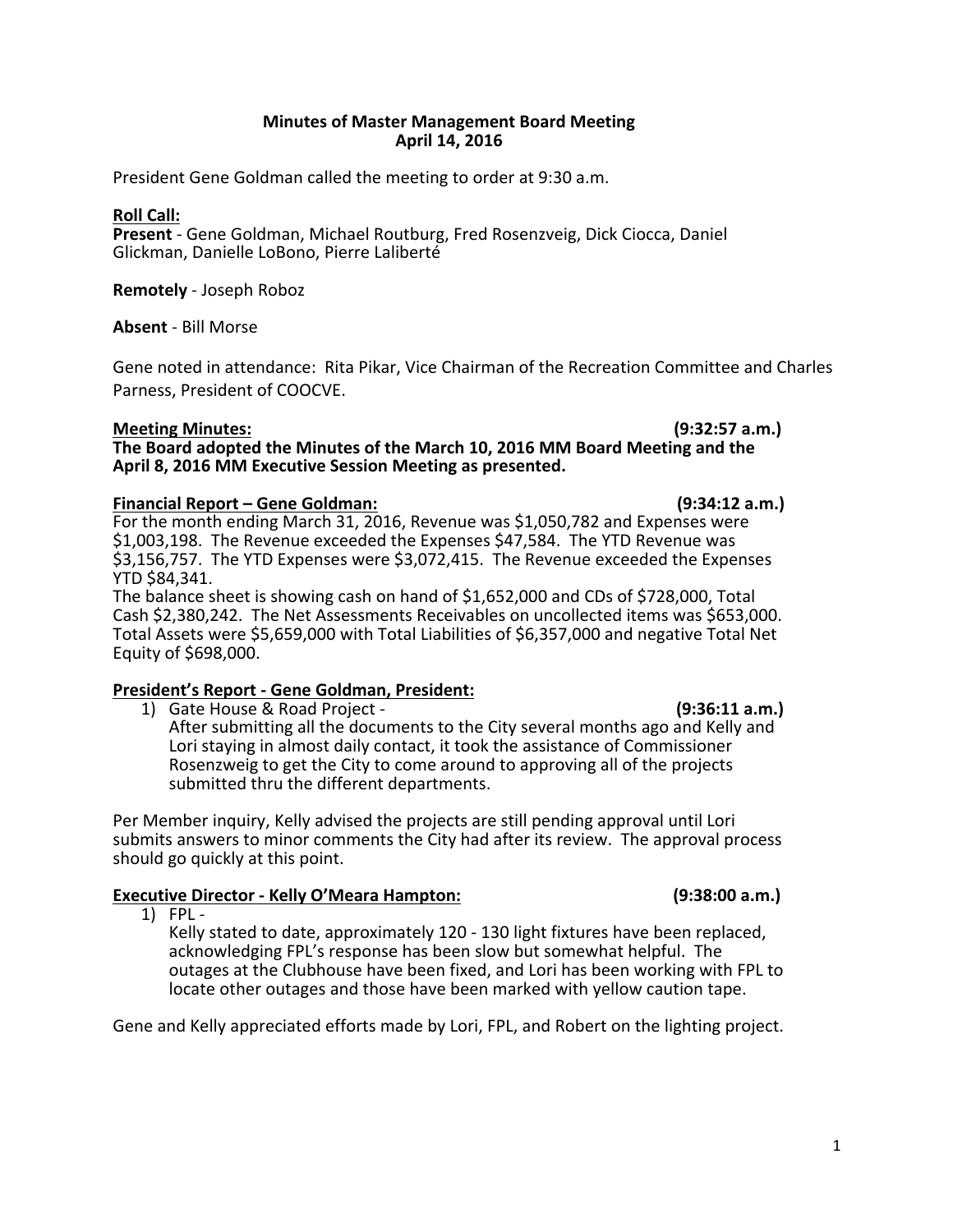Kelly was pleased to announce after the recent reporting of the inability to make progress with Comcast, Dan provided a reference the Board years back had consulted with, who provided info regarding an executive in the construction department who would evaluate wiring and this contact is working with Kelly to monitor all addresses in the Village for outages.

The bulk billing issues have been turned over to general counsel for further assistance. 

3) Village Lighting - Phase II -  **(9:42:23 a.m.)**

Phase II replacement and potential relocation of new lighting to replace the current disc-topped lights have been postponed until completion of the FPL lighting replacement.

- 4) Bus Route Optimization *All also equals (9:42:56 a.m.)* *(9:42:56 a.m.)* After meeting with the transportation consulting firm, feedback will be presented at the Committee meeting next week for recommendations to present to the Board.
- 5) Firewall Repairs - **(9:43:27 a.m.)**

As previously reported, per the Ventnor B settlement agreement, most all of the garden style buildings participating in the lawsuit have been reimbursed or repaired. The Board and Seacrest Services continue to contact approximately 100 garden style buildings who have yet to submit a claim form for reimbursement or repair.

**6)** Renovations - **(9:44:45 a.m.)** 

Kelly pointed out the recent renovations to the Activities Center which included the renovated kitchen and bathrooms, new carpet and flooring, and window treatments, noting the planned renovations to LeClub were almost complete.<br>The Tilford pool bathrooms and MM office bathrooms would follow. Plans to include new furniture, tables, and chairs and the LeClub interior in next year's budget. 

Danielle stated the new carpet could be removed in sections for easy maintenance.

Dan asked for an update on the recent planting of the 450-tree canopy. Kelly advised a number of tees were moved, replaced, and upgraded. All covered by the one-year guarantee. Further noted Lori, Walter, and Robert continue to monitor for issues and Luke's Sawgrass Landscaping had been helpful and attentive.

Per member inquiry, Kelly will share correspondence with Comcast to the Community with consent from general counsel.

7) Traffic Safety -  **(9:49:06 a.m.)** 

After ensuring signage throughout the Village met the Florida Department of Transportation standards, the Broward Sheriff's Office will be in the Village to monitor speeding and issue citations. Kelly was thankful for those who helped on the project. The Board will receive a presentation Friday and prepare for a public presentation at the next Board meeting.

Comments regarding safety issues were made by Board Members.

# 2) Comcast - **(9:40:02 a.m.)**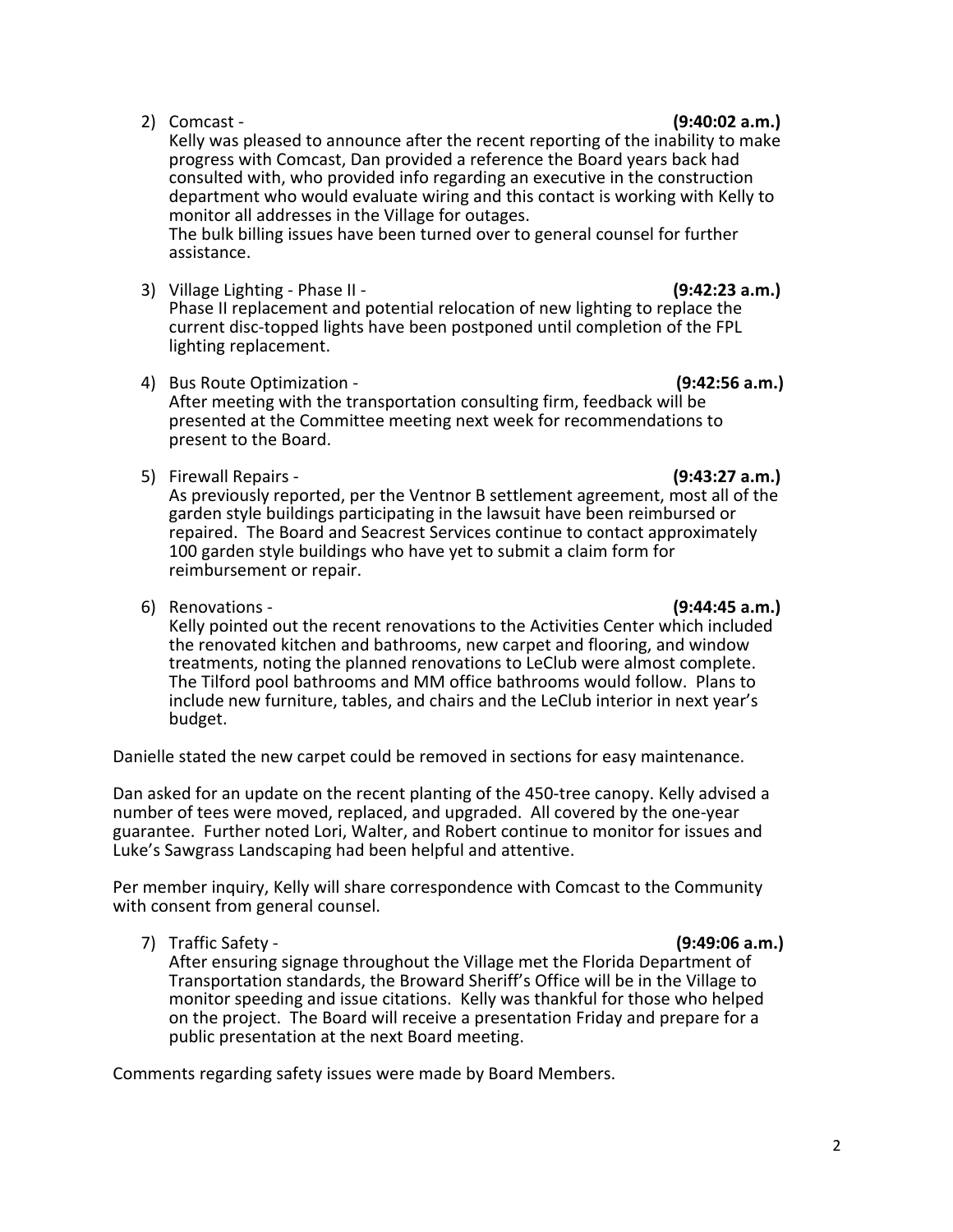Gene took a moment to also acknowledge the presence of Commissioner Rosenzweig.

# **Business: (9:53:03 a.m.) Unfinished** - None

# **New** - LeClub/Activities Center Rental

1) Kelly announced the Village had been dropped from its insurance carrier, therefore, substandard insurance for general liability coverage was obtained due to excess claims filed, more than half by the same resident, causing a significant increase from \$70,000 to \$330,000. Kelly advised MM are seeking to reduce claims and minimize risk by addressing basic safety issues of traffic, renovations,<br>
road repaving, and lighting.<br>
Due to the recent insurance matter, Kelly requested any club or organization who desired rental of LeClub would be rent-free and be required to be covered

by \$1 million general liability coverage with MM listed as an additional insured.<br>Private events by residents would continue to be charged for the rental

Discussion ensued by the Board Members. (Refer to video at time stamp for full discussion.)

Fred Rosenzveig moved to wave all rental fees associated with the rental of LeClub to Century Village community organizations. Dick Ciocca seconded the Motion.

Following discussion, **the vote was taken and the Motion passed 8 - 0. The Motion passed unanimously**. (Refer to video at time stamp for full discussion.)

Pierre announced the French Alliance would need general liability insurance coverage for LeClub rental.

## **Member Comments: (10:08:08 a.m.)**

Dan asked for a workshop to discuss plans for the LeClub Activities Center, Tilford pool and tennis courts. The matter was taken under advisement.

Pierre complimented the new trees and Village lighting, and was pleased with the forward progress.

Per member inquiry, Kelly advised the extra watering day for the Village was pending approval from the South Florida Water Management District.

Fred thanked the staff and Board members for the accomplishments throughout the Village. 

Michael was pleased with the new stop signs installed across the walkways by Century Plaza.

Meeting was adjourned at 10:10 a.m.

**Adjourn: (10:10:34 a.m.)**